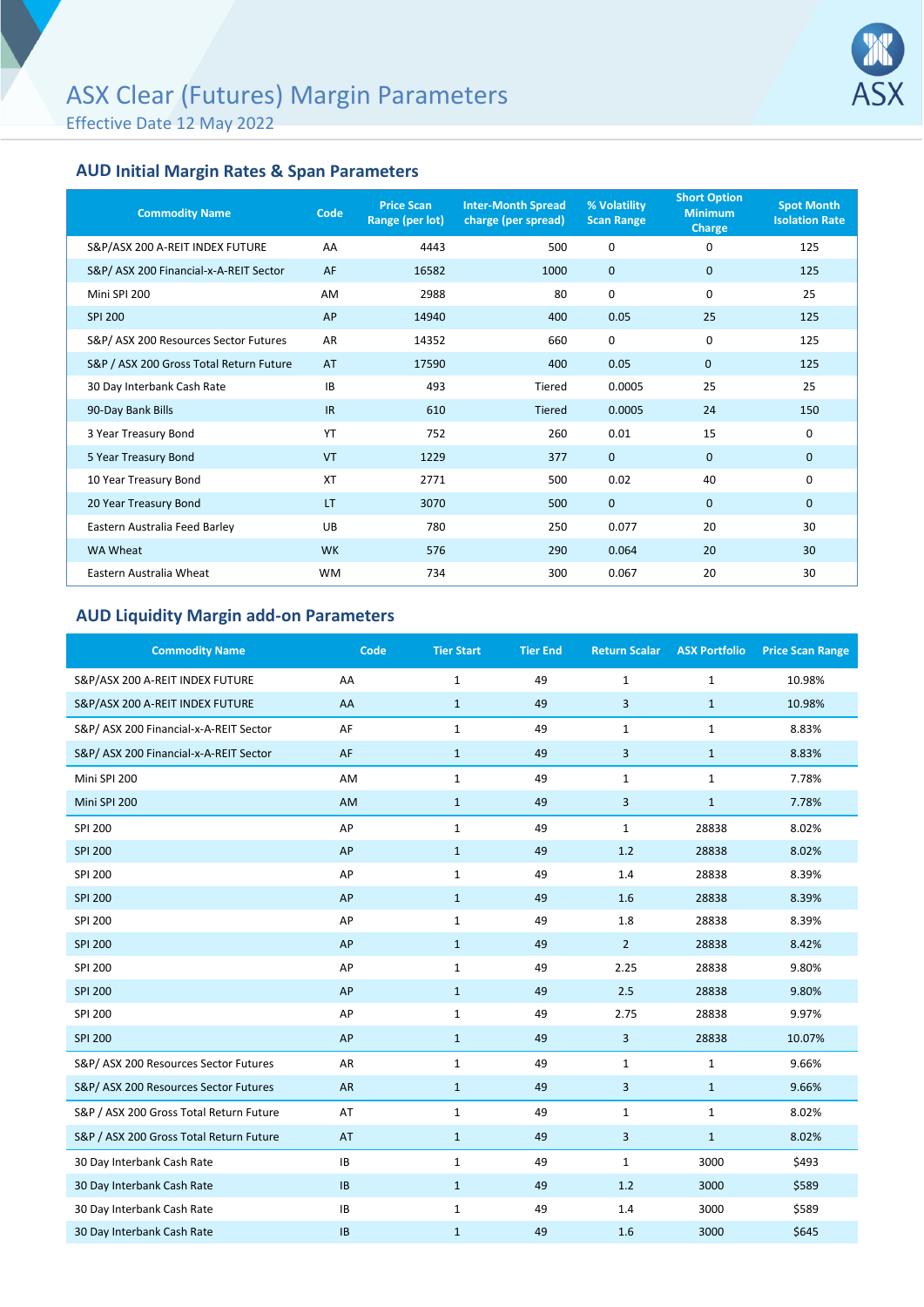| <b>Commodity Name</b>      | Code                              | <b>Tier Start</b> | <b>Tier End</b> | <b>Return Scalar</b>    | <b>ASX Portfolio</b> | <b>Price Scan Range</b> |
|----------------------------|-----------------------------------|-------------------|-----------------|-------------------------|----------------------|-------------------------|
| 30 Day Interbank Cash Rate | IB                                | $\mathbf 1$       | 49              | 1.8                     | 3000                 | \$645                   |
| 30 Day Interbank Cash Rate | IB                                | $\mathbf{1}$      | 49              | $\overline{2}$          | 3000                 | \$654                   |
| 30 Day Interbank Cash Rate | IB                                | $\mathbf 1$       | 49              | 2.25                    | 3000                 | \$654                   |
| 30 Day Interbank Cash Rate | IB                                | $\mathbf{1}$      | 49              | 2.5                     | 3000                 | \$654                   |
| 30 Day Interbank Cash Rate | IB                                | $\mathbf 1$       | 49              | 2.75                    | 3000                 | \$708                   |
| 30 Day Interbank Cash Rate | IB                                | $\mathbf{1}$      | 49              | 3                       | 3000                 | \$708                   |
| 90-Day Bank Bills          | $\ensuremath{\mathsf{IR}}\xspace$ | $\mathbf{1}$      | 49              | $\mathbf{1}$            | 6469                 | 0.06%                   |
| 90-Day Bank Bills          | IR                                | $\mathbf{1}$      | 49              | 1.2                     | 6469                 | 0.07%                   |
| 90-Day Bank Bills          | IR                                | $\mathbf{1}$      | 49              | 1.4                     | 6469                 | 0.07%                   |
| 90-Day Bank Bills          | IR                                | $\mathbf{1}$      | 49              | 1.6                     | 6469                 | 0.07%                   |
| 90-Day Bank Bills          | $\ensuremath{\mathsf{IR}}\xspace$ | $\mathbf{1}$      | 49              | 1.8                     | 6469                 | 0.07%                   |
| 90-Day Bank Bills          | IR                                | $\mathbf{1}$      | 49              | $\overline{2}$          | 6469                 | 0.08%                   |
| 90-Day Bank Bills          | IR                                | $\mathbf{1}$      | 49              | 2.25                    | 6469                 | 0.09%                   |
| 90-Day Bank Bills          | IR                                | $\mathbf{1}$      | 49              | 2.5                     | 6469                 | 0.09%                   |
| 90-Day Bank Bills          | IR                                | $\mathbf{1}$      | 49              | 2.75                    | 6469                 | 0.09%                   |
| 90-Day Bank Bills          | IR                                | $\mathbf{1}$      | 49              | 3                       | 6469                 | 0.09%                   |
| 3 Year Treasury Bond       | YT                                | $\mathbf 1$       | 1000            | $\mathbf{1}$            | 98270                | 0.69%                   |
| 3 Year Treasury Bond       | YT                                | $\mathbf{1}$      | 1000            | 1.2                     | 98270                | 0.79%                   |
| 3 Year Treasury Bond       | YT                                | $\mathbf 1$       | 1000            | 1.4                     | 98270                | 0.83%                   |
| 3 Year Treasury Bond       | YT                                | $\mathbf{1}$      | 1000            | 1.6                     | 98270                | 0.85%                   |
| 3 Year Treasury Bond       | YT                                | $\mathbf 1$       | 1000            | 1.8                     | 98270                | 0.88%                   |
| 3 Year Treasury Bond       | YT                                | $\mathbf{1}$      | 1000            | $\overline{2}$          | 98270                | 0.91%                   |
| 3 Year Treasury Bond       | YT                                | $\mathbf 1$       | 1000            | 2.25                    | 98270                | 0.93%                   |
| 3 Year Treasury Bond       | YT                                | $\mathbf{1}$      | 1000            | 2.5                     | 98270                | 0.96%                   |
| 3 Year Treasury Bond       | YT                                | $\mathbf 1$       | 1000            | 2.75                    | 98270                | 0.96%                   |
| 3 Year Treasury Bond       | YT                                | $\mathbf{1}$      | 1000            | 3                       | 98270                | 0.96%                   |
| 5 Year Treasury Bond       | VT                                | $\mathbf 1$       | 1000            | $\mathbf 1$             | 61630                | 1.29%                   |
| 5 Year Treasury Bond       | VT                                | $\mathbf{1}$      | 1000            | 1.2                     | 61630                | 1.29%                   |
| 5 Year Treasury Bond       | VT                                | $\mathbf 1$       | 1000            | 1.4                     | 61630                | 1.29%                   |
| 5 Year Treasury Bond       | VT                                | $\mathbf{1}$      | 1000            | 1.6                     | 61630                | 1.29%                   |
| 5 Year Treasury Bond       | VT                                | $\mathbf 1$       | 1000            | 1.8                     | 61630                | 1.29%                   |
| 5 Year Treasury Bond       | VT                                | $\mathbf{1}$      | 1000            | $\overline{2}$          | 61630                | 1.29%                   |
| 5 Year Treasury Bond       | VT                                | $\mathbf 1$       | 1000            | 2.25                    | 61630                | 1.29%                   |
| 5 Year Treasury Bond       | VT                                | $\mathbf{1}$      | 1000            | 2.5                     | 61630                | 1.29%                   |
| 5 Year Treasury Bond       | VT                                | $\mathbf 1$       | 1000            | 2.75                    | 61630                | 1.29%                   |
| 5 Year Treasury Bond       | VT                                | $\mathbf{1}$      | 1000            | $\overline{\mathbf{3}}$ | 61630                | 1.29%                   |
| 10 Year Treasury Bond      | XT                                | $\mathbf 1$       | 1000            | $\mathbf{1}$            | 136959               | 2.23%                   |
| 10 Year Treasury Bond      | <b>XT</b>                         | $\mathbf{1}$      | 1000            | $1.2\,$                 | 136959               | 2.32%                   |
| 10 Year Treasury Bond      | XT                                | $\mathbf{1}$      | 1000            | 1.4                     | 136959               | 2.32%                   |
| 10 Year Treasury Bond      | $\pmb{\mathsf{XT}}$               | $\mathbf{1}$      | 1000            | 1.6                     | 136959               | 2.36%                   |
| 10 Year Treasury Bond      | XT                                | $\mathbf 1$       | 1000            | 1.8                     | 136959               | 2.36%                   |
| 10 Year Treasury Bond      | $\pmb{\mathsf{XT}}$               | $\mathbf{1}$      | 1000            | $\overline{2}$          | 136959               | 2.41%                   |
| 10 Year Treasury Bond      | ХT                                | $\mathbf{1}$      | 1000            | 2.25                    | 136959               | 2.84%                   |
| 10 Year Treasury Bond      | <b>XT</b>                         | $\mathbf{1}$      | 1000            | 2.5                     | 136959               | 2.84%                   |
| 10 Year Treasury Bond      | XT                                | $\mathbf 1$       | 1000            | 2.75                    | 136959               | 3.36%                   |
| 10 Year Treasury Bond      | XT                                | $\mathbf{1}$      | 1000            | 3                       | 136959               | 3.47%                   |
| 20 Year Treasury Bond      | LT                                | $\mathbf{1}$      | 1000            | $\mathbf{1}$            | $\mathbf 1$          | 4.41%                   |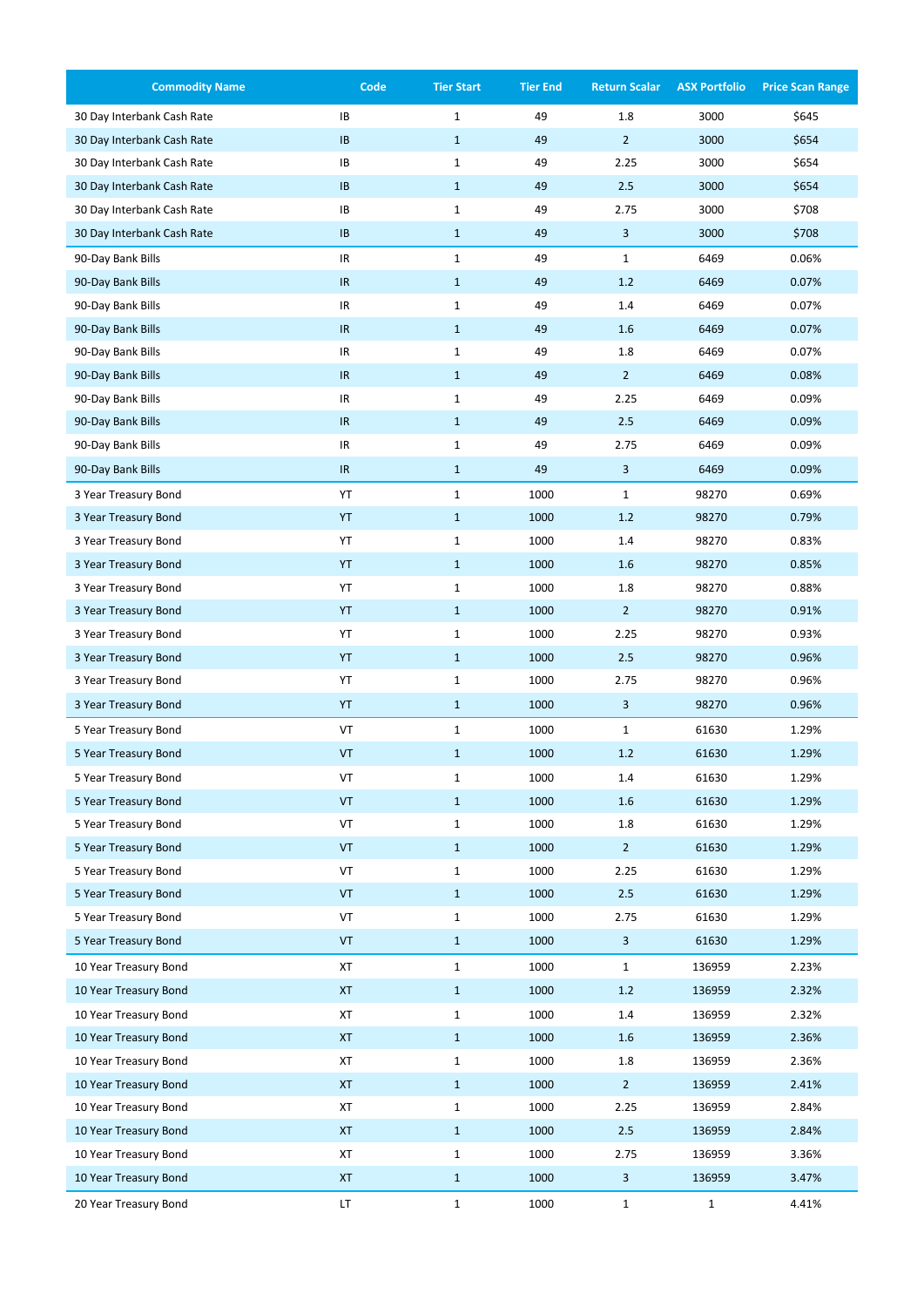| <b>Commodity Name</b>         | Code      | <b>Tier Start</b> | <b>Tier End</b> | <b>Return Scalar</b> | <b>ASX Portfolio</b> | <b>Price Scan Range</b> |
|-------------------------------|-----------|-------------------|-----------------|----------------------|----------------------|-------------------------|
| 20 Year Treasury Bond         | LT        | $\mathbf{1}$      | 1000            | 3                    | $\mathbf{1}$         | 4.41%                   |
| Eastern Australia Feed Barley | UB        | 1                 | 1000            | $\mathbf{1}$         | 1                    | 12.00%                  |
| Eastern Australia Feed Barley | UB        | $\mathbf{1}$      | 1000            | 3                    | $\mathbf{1}$         | 12.00%                  |
| WA Wheat                      | WK        | $\mathbf{1}$      | 1000            | $\mathbf{1}$         | $\mathbf{1}$         | 8.00%                   |
| WA Wheat                      | <b>WK</b> | $\mathbf{1}$      | 1000            | 3                    | $\mathbf{1}$         | 8.00%                   |
| Eastern Australia Wheat       | <b>WM</b> | 1                 | 1000            | $\mathbf{A}$         | $\mathbf{1}$         | 9.00%                   |
| Eastern Australia Wheat       | <b>WM</b> | $\mathbf{1}$      | 1000            | 3                    | $\mathbf{1}$         | 9.00%                   |

## **NZ Initial Margin Rates & Span Parameters**

| <b>Commodity Name</b> | Code | <b>Price Scan Range</b><br>(per lot) | <b>Inter-Month Spread</b><br>charge (per spread) | % Volatility<br><b>Scan Range</b> | <b>Short Option</b><br><b>Minimum</b><br>Charge | <b>Spot Month</b><br><b>Isolation</b><br>Rate |
|-----------------------|------|--------------------------------------|--------------------------------------------------|-----------------------------------|-------------------------------------------------|-----------------------------------------------|
| 90 Day Bank Bill      | BВ   | 608                                  | Tiered                                           | 0.0005                            |                                                 |                                               |

# **NZD Liquidity Margin add-on Parameters**

| <b>Commodity Name</b> | Code      | <b>Tier Start</b> | <b>Tier End</b> | <b>Return Scalar ASX Portfolio</b> | <b>Price Scan Range</b> |
|-----------------------|-----------|-------------------|-----------------|------------------------------------|-------------------------|
| 90 Day Bank Bill      | BB        |                   | 1000            |                                    | 0.06%                   |
| 90 Day Bank Bill      | <b>BB</b> |                   | 1000            |                                    | 0.06%                   |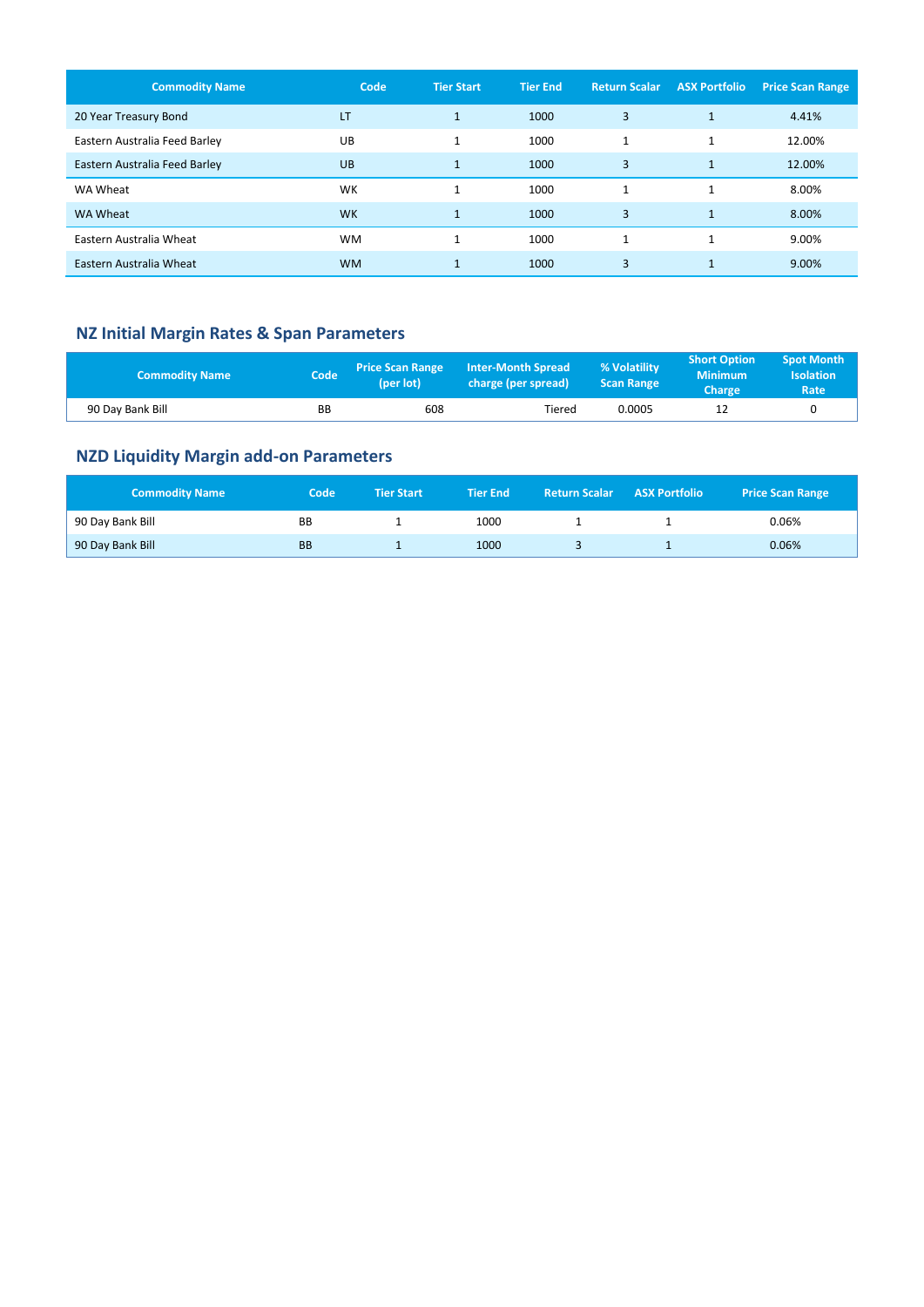## **AUD Tiered Inter-Month Spread Details**

# **30 Day Interbank Cash Rate (IB)**

#### Effective from 16.03.2018

| Contract<br><b>Expiries</b> | $\mathbf{1}$ | $\sqrt{2}$ | $\overline{3}$ | $\overline{4}$ | 5 to 7 | 8 to 10 | 11 to 50 |
|-----------------------------|--------------|------------|----------------|----------------|--------|---------|----------|
| $\mathbf{1}$                |              |            |                |                |        |         |          |
| $\overline{2}$              | 60           |            |                |                |        |         |          |
| 3                           | 60           | 60         |                |                |        |         |          |
| $\overline{4}$              | 80           | 70         | 70             |                |        |         |          |
| 5 to 7                      | 110          | 90         | 80             | 60             | 60     |         |          |
| 8 to 10                     | 140          | 140        | 140            | 140            | 140    | 140     |          |
| 11 to 50                    | 140          | 140        | 140            | 140            | 140    | 140     | 140      |

### **90 Day Bank Accepted Bill (IR)**

#### Effective from 16.06.2017

| Contract<br><b>Expiries</b> | $\mathbf{1}$ | 2 <sup>1</sup> | 3   | $\overline{4}$ | 5 <sup>1</sup> | 6 <sup>1</sup> | $7$ to $8$ | 9 to 50 |
|-----------------------------|--------------|----------------|-----|----------------|----------------|----------------|------------|---------|
| $\mathbf{1}$                |              |                |     |                |                |                |            |         |
| $\overline{2}$              | 100          |                |     |                |                |                |            |         |
| $\overline{3}$              | 120          | 100            |     |                |                |                |            |         |
| $\overline{4}$              | 160          | 110            | 100 |                |                |                |            |         |
| 5 <sub>o</sub>              | 200          | 150            | 110 | 80             |                |                |            |         |
| $6\phantom{1}6$             | 230          | 190            | 140 | 100            | 70             |                |            |         |
| 7 to 8                      | 300          | 220            | 180 | 130            | 100            | 90             | 70         |         |
| 9 to 50                     | 300          | 300            | 300 | 300            | 300            | 300            | 300        | 300     |

### **NZ Tiered Inter-Month Spread Details**

#### **90 Day Bank Accepted Bills (BB)**

Effective from 16.06.2017

| Contract<br><b>Expiries</b> | $\mathbf{1}$ | $\overline{2}$ | 3   | $\overline{4}$ | 5   | 6 to 50 |
|-----------------------------|--------------|----------------|-----|----------------|-----|---------|
| $\mathbf{1}$                |              |                |     |                |     |         |
| $\overline{2}$              | 120          |                |     |                |     |         |
| $\overline{3}$              | 160          | 120            |     |                |     |         |
| $\overline{4}$              | 200          | 140            | 100 |                |     |         |
| 5                           | 200          | 200            | 200 | 200            |     |         |
| 6 to 50                     | 250          | 250            | 250 | 250            | 250 | 250     |